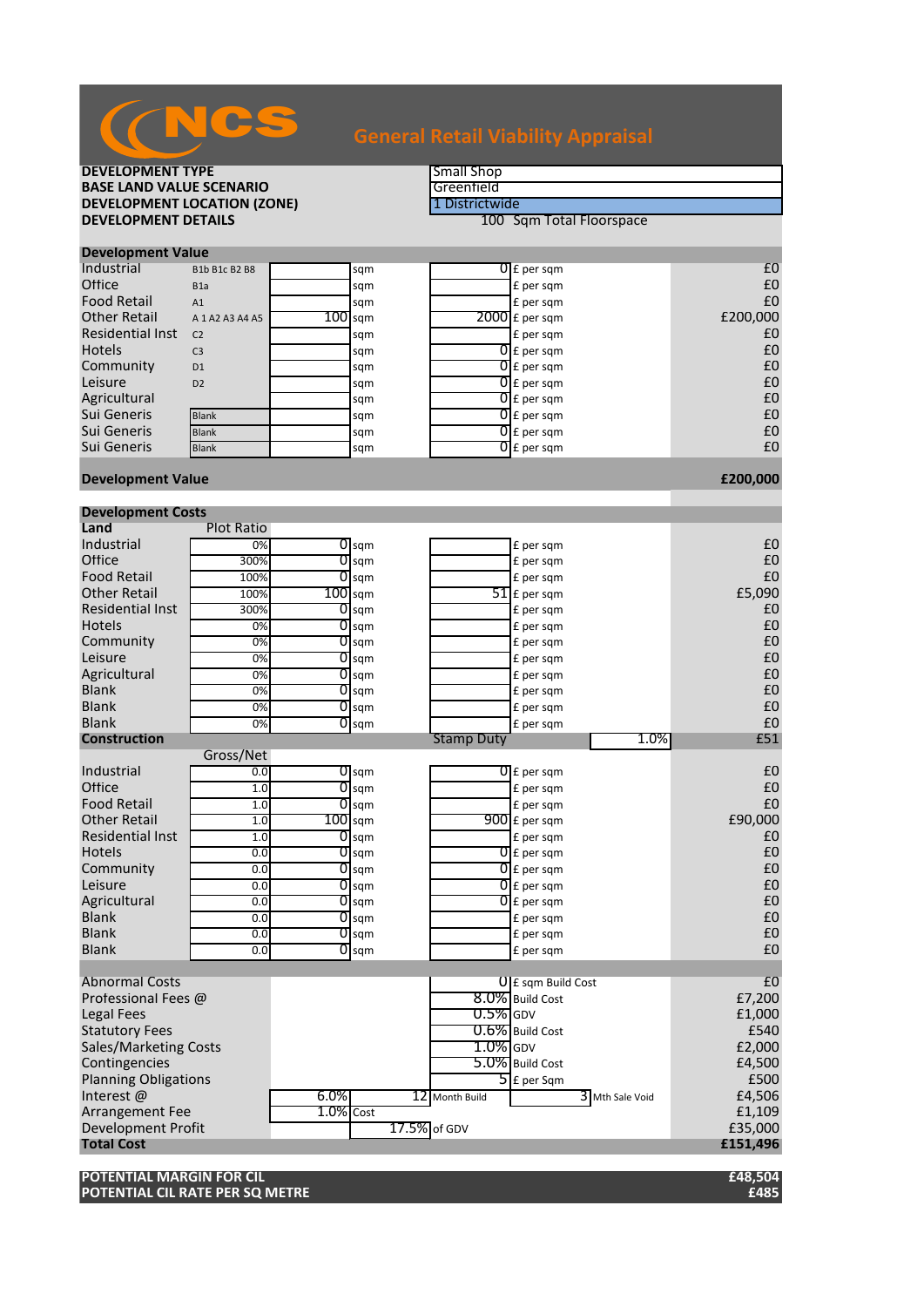| <b>BASE LAND VALUE SCENARIO</b>    |                     |              | Brownfield         |                   |                            |                   |
|------------------------------------|---------------------|--------------|--------------------|-------------------|----------------------------|-------------------|
| <b>DEVELOPMENT LOCATION (ZONE)</b> |                     |              | 1 Districtwide     |                   |                            |                   |
| <b>DEVELOPMENT DETAILS</b>         |                     |              |                    |                   | 100 Sqm Total Floorspace   |                   |
|                                    |                     |              |                    |                   |                            |                   |
| <b>Development Value</b>           |                     |              |                    |                   |                            |                   |
| Industrial                         | B1b B1c B2 B8       |              | sqm                |                   | $0f$ per sqm               | £0                |
| Office                             | B <sub>1</sub> a    |              | sqm                |                   | £ per sqm                  | £0                |
| <b>Food Retail</b>                 | A1                  |              | sqm                |                   | £ per sqm                  | £0                |
| <b>Other Retail</b>                | A 1 A 2 A 3 A 4 A 5 | $100$ sqm    |                    |                   | $2000$ $f$ per sqm         | £200,000          |
| <b>Residential Inst</b>            | C <sub>2</sub>      |              | sqm                |                   | £ per sqm                  | £0                |
| Hotels                             | C <sub>3</sub>      |              | sqm                |                   | $0$ £ per sqm              | £0                |
| Community                          | D <sub>1</sub>      |              | sqm                |                   | $\overline{0}$ £ per sqm   | £0                |
| Leisure                            | D <sub>2</sub>      |              | sqm                |                   | $\overline{0}$ E per sqm   | £0                |
| Agricultural                       |                     |              | sqm                |                   | $\overline{0}$ E per sqm   | £0                |
| Sui Generis                        | <b>Blank</b>        |              | sqm                |                   | $\overline{0}$ £ per sqm   | £0                |
| Sui Generis                        | <b>Blank</b>        |              | sqm                |                   | $\overline{0}$ £ per sqm   | £0                |
| Sui Generis                        | <b>Blank</b>        |              | sqm                |                   | $\overline{0}$ £ per sqm   | £0                |
| <b>Development Value</b>           |                     |              |                    |                   |                            | £200,000          |
|                                    |                     |              |                    |                   |                            |                   |
| <b>Development Costs</b>           |                     |              |                    |                   |                            |                   |
| Land                               | <b>Plot Ratio</b>   |              |                    |                   |                            |                   |
| Industrial                         | 0%                  |              | $\overline{0}$ sqm |                   | £ per sqm                  | £0                |
| Office                             | 300%                | 0            | sqm                |                   | £ per sqm                  | $\pmb{\text{f0}}$ |
| <b>Food Retail</b>                 | 150%                | 0            | sqm                |                   | £ per sqm                  | £0                |
| <b>Other Retail</b>                | 100%                | $100$ sqm    |                    |                   | $75$ £ per sqm             | £7,500            |
| <b>Residential Inst</b>            | 300%                | 0            | sqm                |                   | £ per sqm                  | £0                |
| <b>Hotels</b>                      | 0%                  | 0            | sqm                |                   | £ per sqm                  | £0                |
| Community                          | 0%                  | ण            | sqm                |                   | £ per sqm                  | £0                |
| Leisure                            | 0%                  | ण            | sqm                |                   | £ per sqm                  | £0                |
| Agricultural<br><b>Blank</b>       | 0%                  | 0            | sqm                |                   | £ per sqm                  | £0                |
| <b>Blank</b>                       | 0%                  | 0            | sqm                |                   | £ per sqm                  | £0                |
| <b>Blank</b>                       | 0%<br>0%            | 0            | sqm<br>$O$ sqm     |                   | £ per sqm                  | £0<br>£0          |
| <b>Construction</b>                |                     |              |                    | <b>Stamp Duty</b> | £ per sqm<br>1.0%          | £75               |
|                                    | Gross/Net           |              |                    |                   |                            |                   |
| Industrial                         | 0.0                 |              | $\overline{O}$ sqm |                   | $\overline{0}$ £ per sqm   | £0                |
| Office                             | 1.0                 | 0            | sqm                |                   | $682$ £ per sqm            | £0                |
| <b>Food Retail</b>                 | 1.0                 |              | $\overline{0}$ sqm |                   | $950$ £ per sqm            | £0                |
| <b>Other Retail</b>                | 1.0                 | $100$ sqm    |                    |                   | $\overline{900}$ £ per sqm | £90,000           |
| <b>Residential Inst</b>            | 1.0                 |              | $\overline{O}$ sqm |                   | $989$ £ per sqm            | £0                |
| <b>Hotels</b>                      | 0.0                 | 0            | sqm                |                   | $\overline{0}$ £ per sqm   | £0                |
| Community                          | 0.0                 |              | $\overline{O}$ sqm |                   | $\overline{0}$ £ per sqm   | £0                |
| Leisure                            | 0.0                 |              | $0$ sqm            |                   | $\overline{0}$ £ per sqm   | £0                |
| Agricultural                       | 0.0                 |              | $\overline{0}$ sqm |                   | $\overline{0}$ £ per sqm   | £0                |
| <b>Blank</b>                       | 0.0                 | 0            | sqm                |                   | £ per sqm                  | £0                |
| <b>Blank</b>                       | 0.0                 |              | $0$ sqm            |                   | £ per sqm                  | £0                |
| <b>Blank</b>                       | 0.0                 | 0            | sqm                |                   | £ per sqm                  | £0                |
|                                    |                     |              |                    |                   |                            |                   |
| <b>Abnormal Costs</b>              |                     |              |                    |                   | $0$ E sqm Build Cost       | £0                |
| Professional Fees @                |                     |              |                    |                   | 8.0% Build Cost            | £7,200            |
| <b>Legal Fees</b>                  |                     |              |                    | $0.5\%$ GDV       |                            | £1,000            |
| <b>Statutory Fees</b>              |                     |              |                    |                   | 0.6% Build Cost            | £540              |
| Sales/Marketing Costs              |                     |              |                    | $1.0\%$ GDV       |                            | £2,000            |
| Contingencies                      |                     |              |                    |                   | 5.0% Build Cost            | £4,500            |
| <b>Planning Obligations</b>        |                     |              |                    |                   | $5$ E per Sqm              | £500              |
| Interest@                          |                     | 6.0%         |                    | 12 Month Build    | 3 Mth Sale Void            | £4,696            |
| <b>Arrangement Fee</b>             |                     | $1.0\%$ Cost |                    |                   |                            | £1,133            |
| Development Profit                 |                     |              | 17.5% of GDV       |                   |                            | £35,000           |
| <b>Total Cost</b>                  |                     |              |                    |                   |                            | £154,144          |
|                                    |                     |              |                    |                   |                            |                   |
| POTENTIAL MARGIN FOR CIL           |                     |              |                    |                   |                            | £45,856           |

## **DEVELOPMENT TYPE General Retail Small Scale**

**POTENTIAL CIL RATE PER SQ METRE £459**

# NCS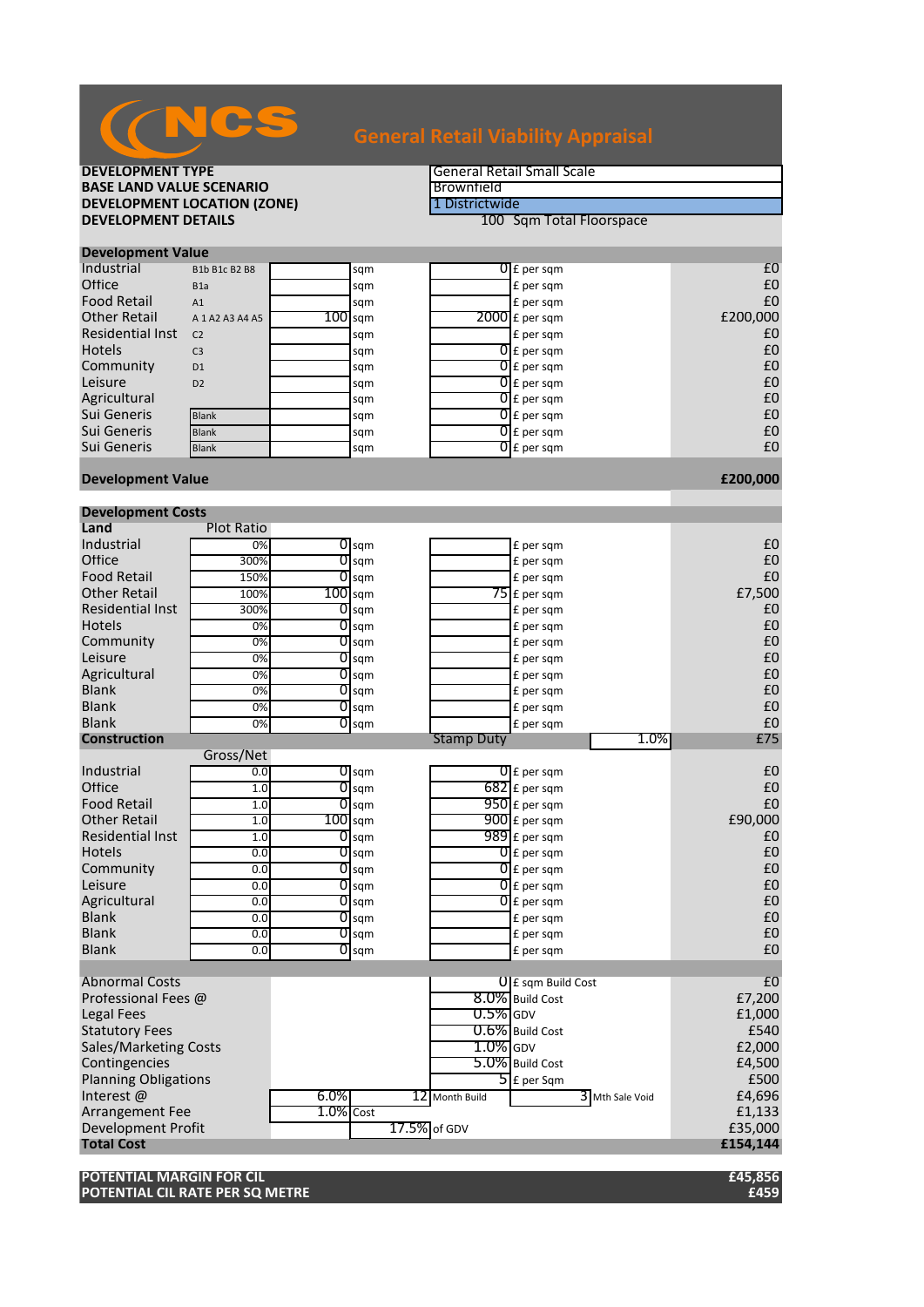| <b>DEVELOPMENT TYPE</b>            |                     |           |                    | Roadside Retail Unit |                                   |            |  |  |
|------------------------------------|---------------------|-----------|--------------------|----------------------|-----------------------------------|------------|--|--|
| <b>BASE LAND VALUE SCENARIO</b>    |                     |           | Greenfield         |                      |                                   |            |  |  |
| <b>DEVELOPMENT LOCATION (ZONE)</b> |                     |           |                    |                      | 1 Districtwide                    |            |  |  |
| <b>DEVELOPMENT DETAILS</b>         |                     |           |                    |                      | 500 Sqm Total Floorspace          |            |  |  |
|                                    |                     |           |                    |                      |                                   |            |  |  |
| <b>Development Value</b>           |                     |           |                    |                      |                                   |            |  |  |
| Industrial                         | B1b B1c B2 B8       |           | sqm                |                      | $0$ $f$ per sqm                   | £0         |  |  |
| Office                             | B <sub>1a</sub>     |           | sqm                |                      | $\overline{0}$ E per sqm          | £0         |  |  |
| <b>Food Retail</b>                 | A1                  |           | sqm                |                      | $\overline{0}$ E per sqm          | £0         |  |  |
| <b>Other Retail</b>                | A 1 A 2 A 3 A 4 A 5 | $500$ sqm |                    |                      | $2000$ $E$ per sqm                | £1,000,000 |  |  |
| <b>Residential Inst</b>            | C <sub>2</sub>      |           | sqm                |                      | $\overline{0}$ E per sqm          | £0         |  |  |
| <b>Hotels</b>                      | C <sub>3</sub>      |           | sqm                |                      | $\overline{0}$ E per sqm          | £0         |  |  |
| Community                          | D <sub>1</sub>      |           | sqm                |                      | $0f$ per sqm                      | £0         |  |  |
| Leisure                            | D <sub>2</sub>      |           | sqm                |                      | $\overline{0}$ E per sqm          | £0         |  |  |
| Agricultural                       |                     |           | sqm                |                      | $0f$ per sqm                      | £0         |  |  |
| Sui Generis                        | <b>Blank</b>        |           | sqm                |                      | $\overline{0}$ E per sqm          | £0         |  |  |
| Sui Generis                        | <b>Blank</b>        |           | sqm                |                      | $\overline{0}$ E per sqm          | £0         |  |  |
| Sui Generis                        | <b>Blank</b>        |           | sqm                |                      | $\overline{0}$ E per sqm          | £0         |  |  |
|                                    |                     |           |                    |                      |                                   |            |  |  |
| <b>Development Value</b>           |                     |           |                    |                      |                                   | £1,000,000 |  |  |
|                                    |                     |           |                    |                      |                                   |            |  |  |
| <b>Development Costs</b>           |                     |           |                    |                      |                                   |            |  |  |
| Land                               | <b>Plot Ratio</b>   |           |                    |                      |                                   |            |  |  |
| Industrial                         | 0%                  |           | $\overline{0}$ sqm |                      | £ per sqm                         | £0         |  |  |
| Office                             | 300%                | 0         | sqm                |                      | £ per sqm                         | £0         |  |  |
| <b>Food Retail</b>                 | 150%                | 0         | sqm                |                      | £ per sqm                         | £0         |  |  |
| <b>Other Retail</b>                | 150%                | $750$ sqm |                    |                      | 51 £ per sqm                      | £38,175    |  |  |
| Residential Inst                   | 300%                |           | $0$ sqm            |                      | £ per sqm                         | £0         |  |  |
| <b>Hotels</b>                      | 0%                  | 0         | sqm                |                      | £ per sqm                         | £0         |  |  |
| Community                          | 0%                  | 0         | sqm                |                      | £ per sqm                         | £0         |  |  |
| Leisure                            | 0%                  |           | $\overline{0}$ sqm |                      | £ per sqm                         | £0         |  |  |
| Agricultural                       | 0%                  | 0         | sqm                |                      | £ per sqm                         | £0         |  |  |
| <b>Blank</b>                       | 0%                  | 0         | sqm                |                      | £ per sqm                         | £0         |  |  |
| <b>Blank</b>                       | 0%                  | 0         | sqm                |                      | £ per sqm                         | £0         |  |  |
| <b>Blank</b>                       | 0%                  |           | $O$ sqm            |                      | £ per sqm                         | £0         |  |  |
| <b>Construction</b>                |                     |           |                    | <b>Stamp Duty</b>    | 1.0%                              | £382       |  |  |
|                                    | Gross/Net           |           |                    |                      |                                   |            |  |  |
| Industrial                         | 0.0                 |           | $\overline{0}$ sqm |                      | $\overline{0}$ £ per sam          | £0         |  |  |
| Office                             | 1.0                 |           | $\overline{0}$ sqm |                      | £ per sqm                         | £0         |  |  |
| <b>Food Retail</b>                 | 1.0                 | 0         | sqm                |                      | £ per sqm                         | £0         |  |  |
| <b>Other Retail</b>                | 1.0                 | $500$ sqm |                    |                      | $900$ £ per sqm                   | £450,000   |  |  |
| <b>Residential Inst</b>            | 1.0                 |           | $\overline{0}$ sqm |                      | £ per sqm                         | £0         |  |  |
| Hotels                             | 0.0                 |           | $\overline{0}$ sqm |                      | $0 \mathsf{E}$ per sqm            | £0         |  |  |
| Community                          | 0.0                 |           | $\overline{0}$ sqm |                      | $\overline{0}$ £ per sqm          | £0         |  |  |
| Leisure                            | 0.0                 | 0         | sqm                |                      | $\overline{0}$ E per sqm          | £0         |  |  |
| Agricultural                       | 0.0                 |           | $\overline{0}$ sqm |                      | $\overline{0}$ E per sqm          | £0         |  |  |
| <b>Blank</b>                       | 0.0                 |           | $\overline{0}$ sqm |                      | £ per sqm                         | £0         |  |  |
| <b>Blank</b>                       | 0.0                 |           | $\overline{0}$ sqm |                      | £ per sqm                         | £0         |  |  |
| <b>Blank</b>                       | 0.0                 |           | $\overline{0}$ sqm |                      | £ per sqm                         | £0         |  |  |
|                                    |                     |           |                    |                      |                                   |            |  |  |
| <b>Abnormal Costs</b>              |                     |           |                    |                      | U E sqm Build Cost                | £0         |  |  |
| Professional Fees @                |                     |           |                    |                      | 8.0% Build Cost                   | £36,000    |  |  |
| <b>Legal Fees</b>                  |                     |           |                    | $0.5\%$ GDV          |                                   | £5,000     |  |  |
| <b>Statutory Fees</b>              |                     |           |                    |                      | 0.6% Build Cost                   | £2,700     |  |  |
| <b>Sales/Marketing Costs</b>       |                     |           |                    | $1.0\%$ GDV          |                                   | £10,000    |  |  |
| Contingencies                      |                     |           |                    |                      | 5.0% Build Cost                   | £22,500    |  |  |
| <b>Planning Obligations</b>        |                     |           |                    |                      | $\overline{\mathsf{S}}$ E per Sqm | £2,500     |  |  |
| Interest@                          |                     | 6.0%      |                    | 12 Month Build       | 3 Mth Sale Void                   | £23,531    |  |  |
| <b>Arrangement Fee</b>             |                     | 1.0% Cost |                    |                      |                                   | £5,673     |  |  |
| Development Profit                 |                     |           |                    | 17.5% of GDV         |                                   | £175,000   |  |  |
| <b>Total Cost</b>                  |                     |           |                    |                      |                                   | £771,460   |  |  |
|                                    |                     |           |                    |                      |                                   |            |  |  |
| POTENTIAL MARGIN FOR CIL           |                     |           |                    |                      |                                   | £228,540   |  |  |
| POTENTIAL CIL RATE PER SQ METRE    |                     |           |                    |                      |                                   | £457       |  |  |

## NCS **General Retail Viability Appraisal**